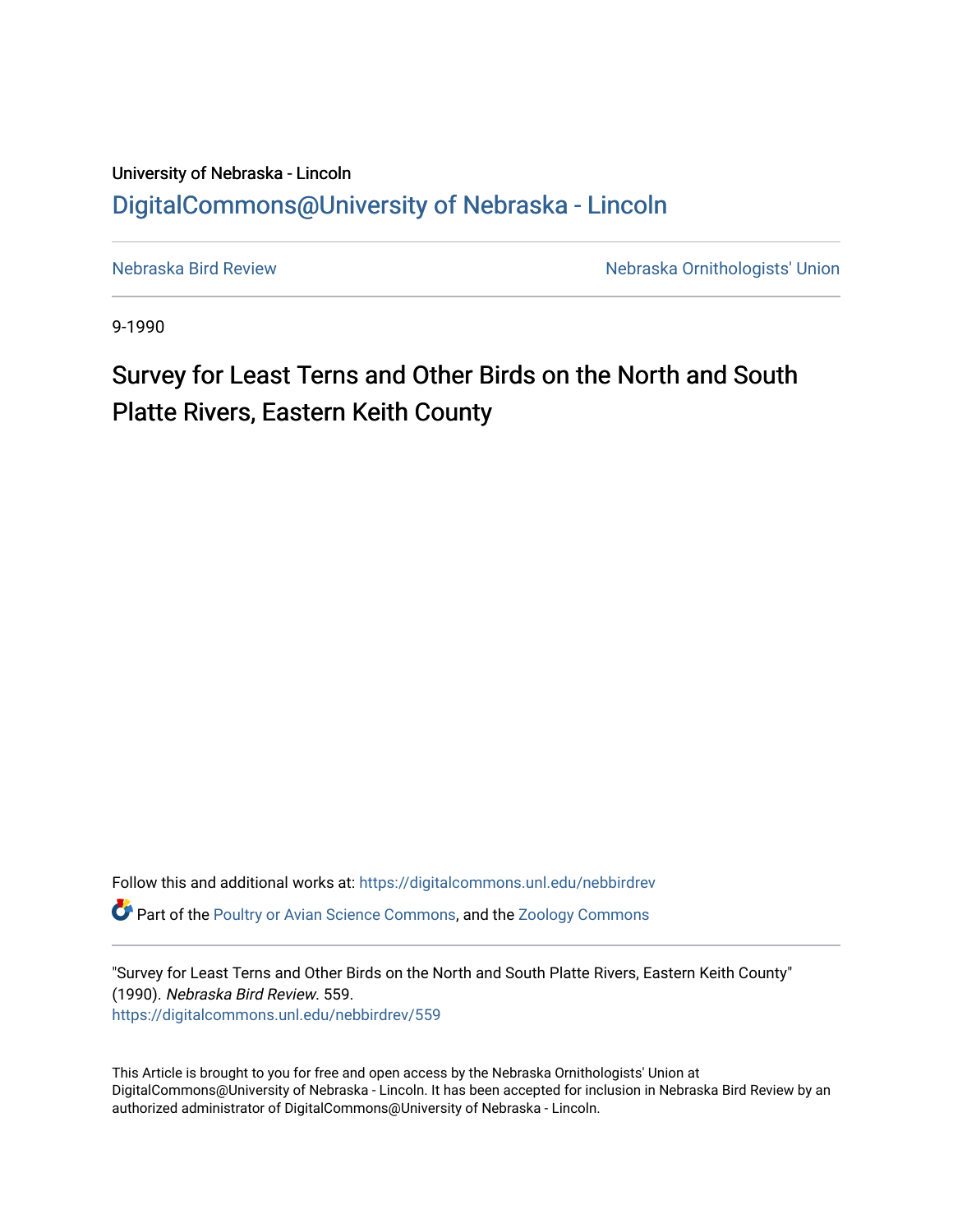"Survey for Least Terns and Other Birds on the North and South Platte Rivers, Eastern Keith County," from Nebraska Bird Review (September 1990) 58(3). Copyright 1990, Nebraska Bird Review. Used by permission.

84

## **SURVEY FOR LEAST TERNS ANO OTHER BIROS ON THE NORTH ANO SOUTH PLATTE RIVERS, EASTERN KEITH COUNTY**

The Interior Least Tern (Sterna antillarum athalassos) is considered a nationally endangered subspecies, and except for a sighting of this form on Lake McConaughy during the summer of 1977 by Fretwell (Rosche and Johnsgard, 1984) and a more recent sighting of a pair with an unfledged chick between Arthur and Martin bays of Lake McConaughy in 1989 (Czaplewski, 1989), there have been no other published records of this species in Keith County.

Because of a chance sighting on 20 May 1990, of two Least Terns flying along the South Platte River as I was crossing a bridge near Roscoe on my way to Cedar Point Biological Station (near Kingsley Dam), I decided to under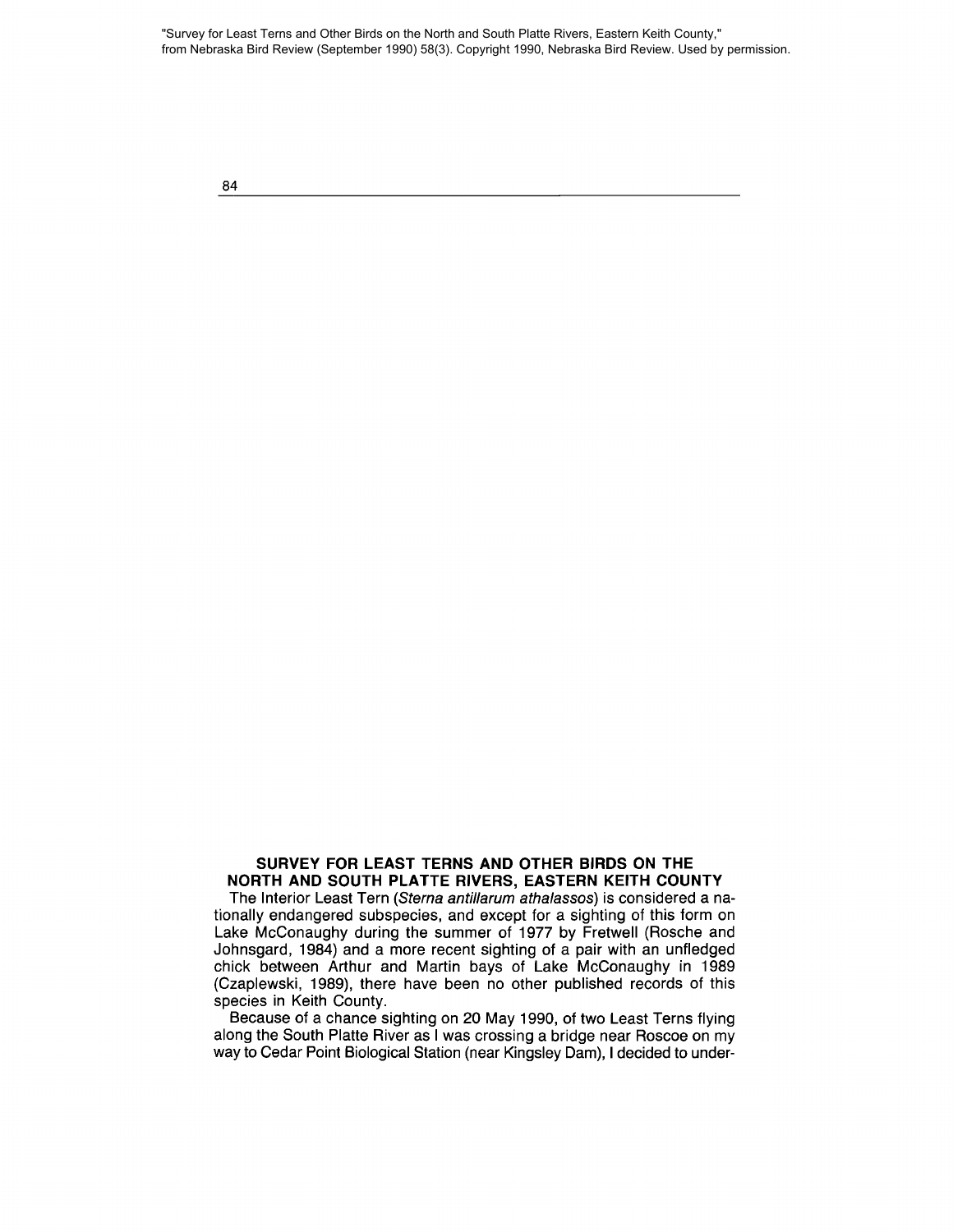take a survey of the North and South Platte Rivers in that vicinity, with the aid of my ornithology class. Six students (Tim Cramer, Andy Didrichsons, Steve Lamphere, Misti MacDowell, Ue Thao and Carol Thompson) undertook a detailed survey of the North Platte River from the bridge just south of Keystone to the Union Pacific railway bridge five miles northwest of Paxton, a river distance of ten miles. This section of river was surveyed three times by them between 25 May and 28 May 1990, on foot, and with canoe and boat. Additionally, the 2.5-mile section from the railroad bridge to the highway bridge over the North Platte directly north of Paxton was surveyed once by this same group of students, and the two-mile section of river from the diversion dam feeding the Sutherland canal at the east end of Keystone lake to the Keystone bridge was surveyed once by the entire ornithology class (19 persons) on 31 May. Results of counts of these two shorter sections are not included in the later species Iisting.

Secondly, an 8-mile stretch of the South Platte from the highway bridge just southeast of Roscoe eastward to a point 2.5 miles east of the diversion dam feeding the South Platte River supply canal was surveyed on foot by the entire ornithology class on 1 June 1990. A more cursory survey was made along a three-mile stretch to the west of the Roscoe bridge. Results of bird counts in this latter section are also not included in the summary Iisting.

With respect to the Least Tern, two adults were seen in flight on 27 May on the North Platte 2.5 miles east of Keystone, and two adults were seen in flight on the 31 May survey about halfway between Keystone Lake and the Keystone bridge. No evidence of breeding was apparent from their behavior. During the South Platte survey 11 Least Terns (ten in full breeding plumage) were observed feeding just above the South Platte feeder canal six miles east of the Roscoe bridge, and four more were sighted about one mile upstream from that point. No evidence of breeding, such as courtship feeding or other activity, was observed during the South Platte survey. In general, however, the habitat seemed to be locally suitable tor breeding in spite of low water flows. Furthermore, small fish (Notropus, Fundulus, etc.) appeared to be considerably greater in abundance in the South Platte than the North Platte. I have since learned from Dr. John Janovy, Jr. of the University of Nebraska that in late June of 1983 he found a breeding colony of Least Terns on a sand bank on the north side of the South Platte River 1.5 miles east of the Roscoe bridge, with at least five active nests containing eggs or newly hatched chicks. He also showed me several color transparencies that confirmed this identification. He mentioned that during 1983 water flows in the South Platte were unusually high and that nesting occurred on a large gravel bank (associated with a sand and gravel operation) that was at the time surrounded by water.

During the period of study, almost no water was being released at the Lake Keystone diversion dam into the North Platte, and most of the water in the river seemed to be coming from Whitetail Creek and a few other creeks that similarly feed the river from the north side. At this time the FERC was holding in abeyance a federal order to release water into the North Platte in order to maintain flows for endangered species.

The threatened Piping Plover (Charadrius melodus) was also searched for, but without success. Although it was reportedly observed near Ogallala along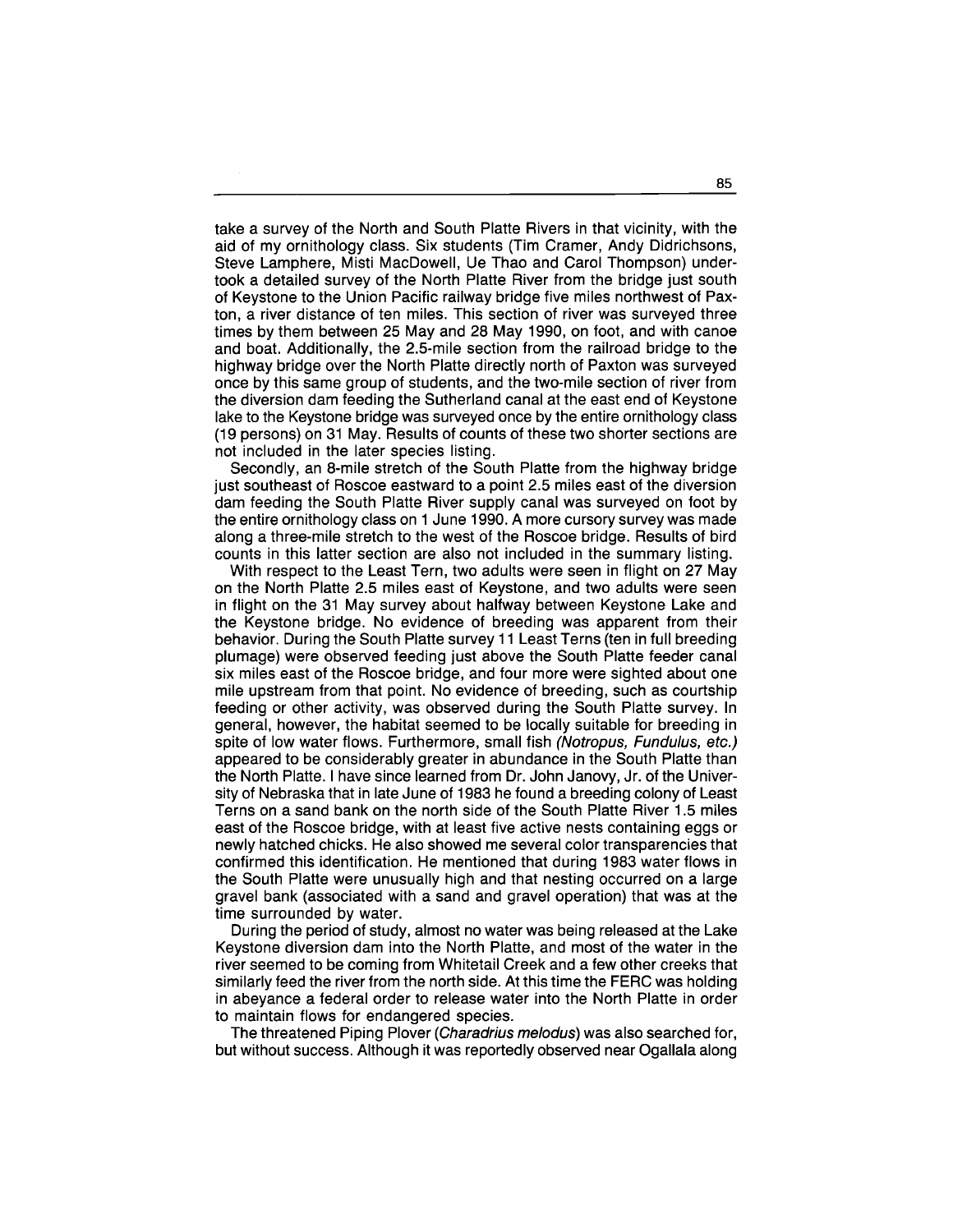the South Platte in 1988 by one of my ornithology students (Mindy Sehulz), I have in most years seen it only along Arthur Bay of Lake MeConaughy, where a single pair has regularly attempted to nest near the lakeshore. However, heavy human use of the area, including unrestricted vehicular traffic in the immediate nesting area, often results in nest failure. This year a nest with four eggs was found at Arthur Bay on 7 June. Sinee I left the area the next day, I was unable to determine its fate.

Table 1. Birds seen during spring North and South Platte Surveys

| Species                 | N. Platte<br>(3 counts) | S. Platte<br>$(1$ count) | Species                    | N. Platte<br>(3 counts) | S. Platte<br>$(1$ count) |
|-------------------------|-------------------------|--------------------------|----------------------------|-------------------------|--------------------------|
| American White          |                         |                          | Great Horned Owl           |                         | 1                        |
| Pelican                 | $1 - 1 - 1$             |                          | Common                     |                         |                          |
| Double-crested          |                         |                          | Nighthawk                  | $0 - 0 - 1$             | 1                        |
| Cormorant               | 28-11-10                |                          | <b>Chimney Swift</b>       | $1 - 0 - 0$             |                          |
| Canada Goose            | $3 - 3 - 4$             | $4 + 6$                  | <b>Belted Kingfisher</b>   | $3 - 0 - 4$             | 5                        |
|                         |                         | voung                    | Red-headed                 |                         |                          |
| Wood Duck               |                         | 2                        | Woodpecker                 | $8 - 1 - 0$             | $2 +$ nest               |
| Mallard                 | 35-23-31                | 36                       | Northern Flicker           | $5 - 1 - 0$             | $6+$ nest                |
| Northern Pintail        | $2 - 0 - 0$             | $\overline{c}$           | Western Kingbird           | $2 - 0 - 1$             | 17                       |
| <b>Blue-winged Teal</b> | 26 4 24                 | 19                       | Eastern Kingbird           | 7 20-7                  | 23                       |
| Northern Shoveler       | $0 - 0 - 2$             | 7                        | Rough-winged               |                         |                          |
| Gadwall                 | $2 - 0 - 0$             | $\overline{c}$           | Swallow                    | $45 - 0 - 1$            | 1                        |
| American Wigeon         | $0 - 0 - 1$             | $\overline{c}$           | <b>Cliff Swallow</b>       | $53 - 10 - 1$           | ca. 200                  |
| Lesser Scaup            | $2 - 0 - 0$             | $\overline{a}$           | <b>Barn Swallow</b>        | $1 - 0 - 2$             | 3                        |
| Common                  |                         |                          | Blue Jay                   | $4 - 0 - 0$             |                          |
| Merganser               |                         | $\overline{\mathbf{c}}$  | <b>Black-billed Magpie</b> | $3 - 1 - 3$             | $\frac{2}{3}$            |
| <b>Turkey Vulture</b>   | $5 - 0 - 3$             | $\overline{2}$           | American Crow              | $0 - 1 - 0$             | 3                        |
| Swainson's Hawk         | $0 - 2 - 0$             | $\overline{2}$           | House Wren                 | $3 - 10 - 0$            | 12                       |
| <b>Red-tailed Hawk</b>  | $3-0-4$                 | 5                        | Marsh Wren                 | $1 - 1 - 0$             | ä,                       |
| <b>Prairie Falcon</b>   |                         | 1                        | American Robin             | $5 - 0 - 1$             | 16                       |
| American Kestrel        | $1 - 0 - 0$             | 1                        | <b>Brown Thrasher</b>      | $6 - 2 - 1$             | $\overline{\mathbf{c}}$  |
| Ring-necked             |                         |                          | European Starling          | $1 - 0 - 0$             | $\mathbf{1}$             |
| Pheasant                | $3 - 0 - 0$             |                          | <b>Warbling Vireo</b>      |                         | $\overline{c}$           |
| Sharp-tailed            |                         |                          | <b>Yellow Warbler</b>      | $0 - 1 - 1$             |                          |
| Grouse                  | $1 - 0 - 0$             | 2                        | Common                     |                         |                          |
| Northern Bobwhite       | $2 - 0 - 0$             | 2                        | Yellowthroat               | $4 - 3 - 2$             | 2                        |
| Great Blue Heron        | $12 - 7 - 15$           | 8                        | Rufous-sided               |                         |                          |
| Killdeer                | 44-28-22                | 49                       | Towhee                     | $1 - 0 - 0$             | ٠                        |
| Solitary Sandpiper      | $\blacksquare$          | 2                        | Lark Bunting               | $1 - 0 - 0$             |                          |
| Spotted Sandpiper       | 45-11-7                 | 5                        | <b>Field Sparrow</b>       | $0 - 2 - 0$             |                          |
| Long-billed Curlew      | $1 - 7 - 6$             | $\overline{\phantom{a}}$ | Red-winged                 |                         |                          |
| Stilt Sandpiper         | $0 - 2 - 0$             |                          | <b>Blackbird</b>           | $12 - 7 - 7$            | 66                       |
| Calidris Sandpipers     | 950-0-0                 | 37                       | Western                    |                         |                          |
| Long-billed             |                         |                          | Meadowlark                 | $5 - 6 - 1$             | 2                        |
| Dowitcher               | $4 - 0 - 0$             |                          | Common Grackle             | $23 - 4 - 3$            | 31                       |
| Wilson's Phalarope      | 28-6-9                  |                          | Brown-headed               |                         |                          |
| Common Tern             | $2 - 0 - 3$             | 5                        | Cowbird                    | $3 - 0 - 0$             | 1                        |
| Forster's Tern          | $1 - 0 - 0$             | $\overline{7}$           | Orchard Oriole             | $4 - 0 - 1$             | 12                       |
| Least Tern              | $0 - 2 - 0$             | 15                       | Northern Oriole            | $4 - 0 - 1$             | 1                        |
| <b>Black Tern</b>       | $0 - 0 - 1$             | ä,                       | American                   |                         |                          |
| <b>Rock Dove</b>        | $1 - 0 - 0$             | 12                       | Goldfinch                  | $2 - 0 - 1$             |                          |
| <b>Mourning Dove</b>    | 17-11-6                 | 21                       |                            |                         |                          |